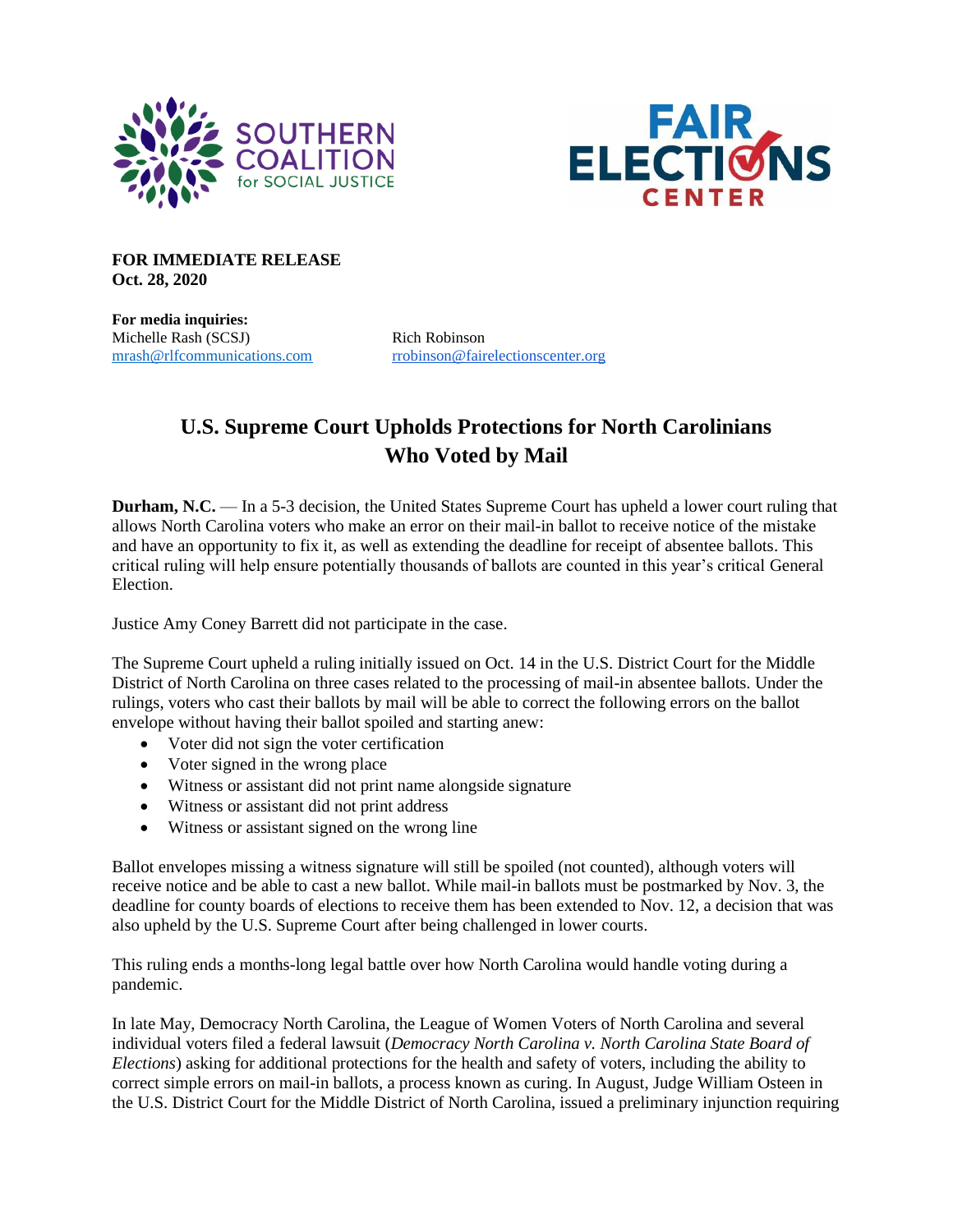a cure process and ordering the North Carolina State Board of Elections (NCSBOE) to issue guidance to county boards of elections on handling that process.

Late this summer, a separate lawsuit with many of the same claims as *Democracy North Carolina v. North Carolina State Board of Elections* was filed in state court. In its settlement of that suit in late September, the NCSBOE issued additional guidance on the cure process, including extending the deadline for receiving mail-in ballots.

A few days later, on Sept. 26, two lawsuits were filed in the U.S. District Court for the Eastern District of North Carolina — *Wise v. Circosta* and *Moore v. Circosta* — challenging the new cure process issued by the NCSBOE. On Oct. 14, Osteen upheld all the cure process, with the sole exception of the ability to cure ballots that were missing a witness signature, as well as kept in place the extended deadline for mailin ballots to be received.

The plaintiffs in *Wise v. Circosta* and *Moore v. Circosta* appealed to the U.S. Circuit Court of Appeals for the Fourth Circuit, which upheld Osteen's order in a 12-3 en banc ruling. The plaintiffs in both cases then appealed to the U.S. Supreme Court.

The plaintiffs in *Democracy North Carolina v. North Carolina State Board of Elections* filed a brief of amici curiae in the case, arguing that any decision made by the Supreme Court should uphold the cure process originally granted in that case in August. The plaintiffs in *Democracy North Carolina v. North Carolina State Board of Elections* are represented by the Southern Coalition for Social Justice, Fair Elections Center and pro bono counsel from law firm WilmerHale.

"With under a week until Election Day, we are glad that North Carolina voters who have decided to vote by mail now have the assurance that their votes will be counted as long as they are received by Nov. 12," said Allison Riggs, Chief Voting Rights Counsel and Interim Executive Director for the Southern Coalition for Social Justice. "Just as importantly, now that this issue has been resolved, county boards of elections can now continue the important process of helping voters address potential issues, so these ballots can be counted quickly and accurately."

"Tonight's decision from the U.S. Supreme Court is an unmitigated victory for North Carolina voters. It rejects a completely unfounded attack on the absentee ballot cure procedure that a federal judge ordered months ago and declines to up-end settled constitutional law, which would have injected chaos into the election," said Jon Sherman, Senior Counsel for Fair Elections Center. "Thousands of North Carolina voters have already cured minor defects with their absentee ballots so their votes will count, and thousands more will do so. The integrity of our elections are protected when voters' rights are protected."

In North Carolina, approximately 827,000 mail-in ballots have been received through Oct. 27. An estimated 98.6% of those ballots have been accepted, including at least 3,400 which have already been cured. More than 6,500 ballots have been identified as having potential issues that voters may have the chance to correct.

## ###

*The Southern Coalition for Social Justice, founded in 2007, partners with communities of color and economically disadvantaged communities in the South to defend and advance their political, social, and economic rights through the combination of legal advocacy, research, organizing and communications. Learn more a[t southerncoalition.org](https://www.southerncoalition.org/) and follow our work on [Twitter](https://twitter.com/scsj) and [Facebook.](https://www.facebook.com/southerncoalition/)*

*Fair Elections Center is a national nonpartisan and non-profit voting rights and election*